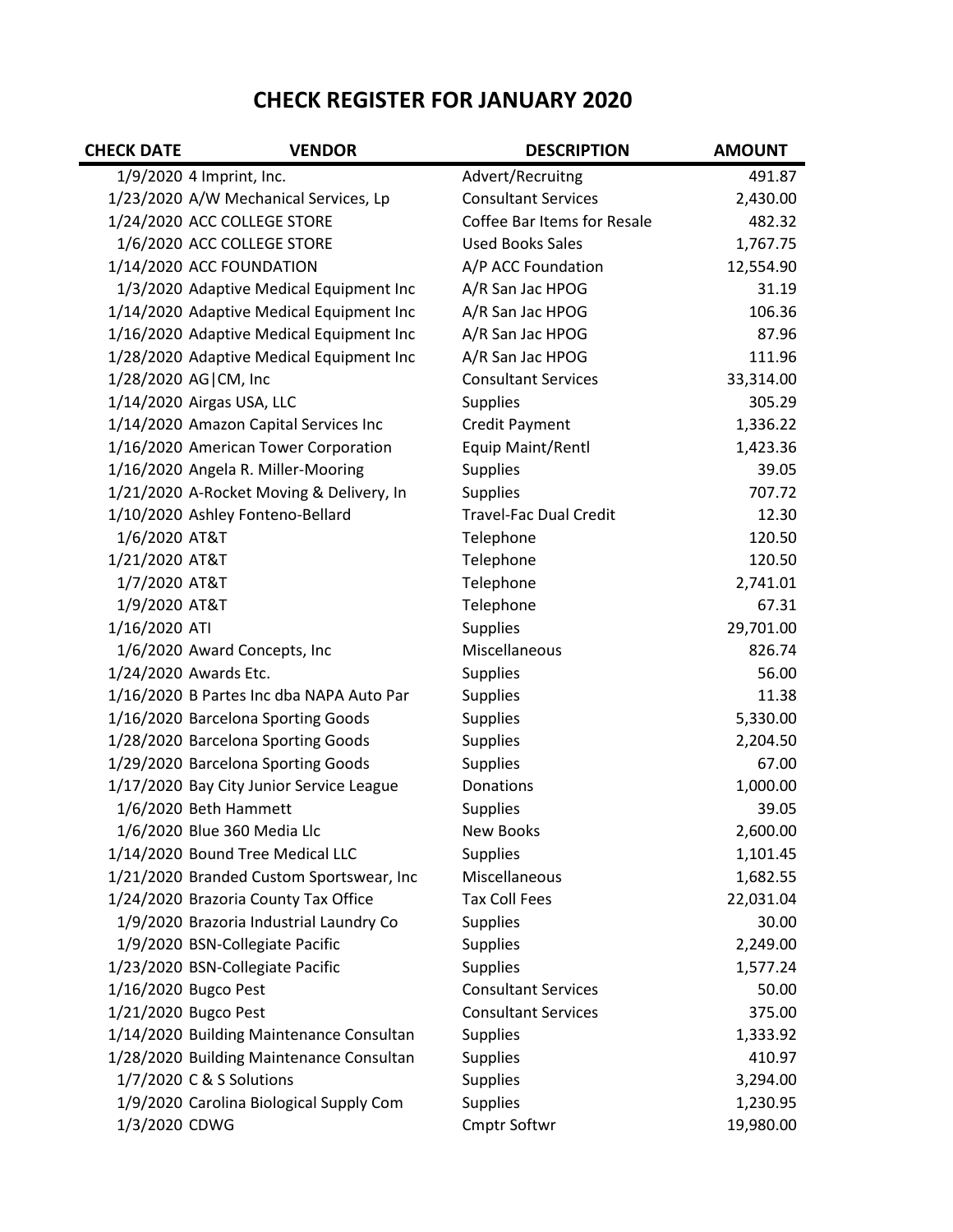| 1/14/2020 CDWG                           | Supplies                       | 520.85    |
|------------------------------------------|--------------------------------|-----------|
| 1/16/2020 CDWG                           | <b>Supplies</b>                | 544.05    |
| 1/21/2020 CDWG                           | <b>Supplies</b>                | 259.82    |
| 1/23/2020 CDWG                           | <b>Supplies</b>                | 699.38    |
| 1/24/2020 CDWG                           | <b>Supplies</b>                | 128.88    |
| 1/21/2020 Center Point Energy            | Gas                            | 203.73    |
| 1/21/2020 Center Point Energy            | Gas                            | 28.40     |
| 1/21/2020 Center Point Energy            | Gas                            | 2,612.94  |
| 1/7/2020 Central Welding Supply Inc.     | <b>Supplies</b>                | 283.14    |
| 1/9/2020 Central Welding Supply Inc.     | <b>Supplies</b>                | 272.00    |
| 1/14/2020 Central Welding Supply Inc.    | <b>Supplies</b>                | 4,750.58  |
| 1/16/2020 Central Welding Supply Inc.    | <b>Supplies</b>                | 1,280.22  |
| 1/23/2020 Central Welding Supply Inc.    | <b>Supplies</b>                | 512.45    |
| 1/7/2020 CES/WAY LTD.                    | <b>Consultant Services</b>     | 330.00    |
| 1/16/2020 CES/WAY LTD.                   | <b>Consultant Services</b>     | 2,975.00  |
| 1/21/2020 CES/WAY LTD.                   | <b>Consultant Services</b>     | 3,809.59  |
| 1/21/2020 Chris Chance                   | <b>Travel-Fac Dual Credit</b>  | 165.94    |
| 1/10/2020 Christal Albrecht              | <b>Travel/Prof Development</b> | 79.64     |
| 1/17/2020 Christal Albrecht              | <b>Travel/Prof Development</b> | 28.98     |
| 1/21/2020 Christal Albrecht              | <b>Travel/Prof Development</b> | 34.04     |
| 1/29/2020 Christal Albrecht              | <b>Travel/Prof Development</b> | 33.25     |
| 1/31/2020 CI Sport                       | Miscellaneous                  | 1,910.87  |
| 1/3/2020 Cintas Corporation No 2         | <b>Supplies</b>                | 45.83     |
| 1/14/2020 Cintas Corporation No 2        | <b>Supplies</b>                | 45.83     |
| 1/16/2020 Cintas Corporation No 2        | <b>Supplies</b>                | 45.83     |
| 1/23/2020 Cintas Corporation No 2        | <b>Supplies</b>                | 49.61     |
| 1/28/2020 Cintas Corporation No 2        | <b>Supplies</b>                | 299.76    |
| 1/8/2020 Citibank                        | <b>Credit Card Payment</b>     | 28,729.73 |
| 1/16/2020 City of Alvin                  | <b>Supplies</b>                | 40.00     |
| 1/10/2020 City of Alvin                  | Water/Sewg/Trash               | 15,780.80 |
| 1/16/2020 Clarus Corporation             | Advert/Recruitng               | 1,800.00  |
| 1/24/2020 Clarus Corporation             | Advert/Recruitng               | 5,000.00  |
| 1/23/2020 Coburn Supply Company Inc      | <b>Supplies</b>                | 1,595.36  |
| 1/3/2020 College Entrance Examination B  | <b>Supplies</b>                | 3,500.00  |
| 1/3/2020 Comcast Business                | Equip Maint/Rentl              | 2,312.08  |
| 1/24/2020 Comcast Business               | Equip Maint/Rentl              | 2,312.08  |
| 1/7/2020 Cop Stop                        | <b>Supplies</b>                | 128.00    |
| 1/24/2020 Cop Stop                       | <b>Supplies</b>                | 1,369.00  |
| 1/3/2020 Coperion K-Tron Pitman Inc.     | <b>Consultant Services</b>     | 12,000.00 |
| 1/3/2020 Corporate Risk Holdings III, I  | Personnel Actions/Other        | 696.08    |
| 1/31/2020 Council for Law Education      | <b>New Books</b>               | 465.83    |
| 1/7/2020 Coursey Enterprises             | <b>Supplies</b>                | 253.20    |
| 1/29/2020 Creative Manager Inc dba Workm | <b>Cmptr Softwr</b>            | 4,180.00  |
| 1/24/2020 Danny Groffo                   | <b>Consultant Services</b>     | 3,000.00  |
| 1/16/2020 David Griffith                 | <b>Travel Advances</b>         | 245.00    |
| 1/7/2020 David W. Westmoreland           | <b>Consultant Services</b>     | 4,394.28  |
| 1/21/2020 dba Area Safe & Lock           | Supplies                       | 4.00      |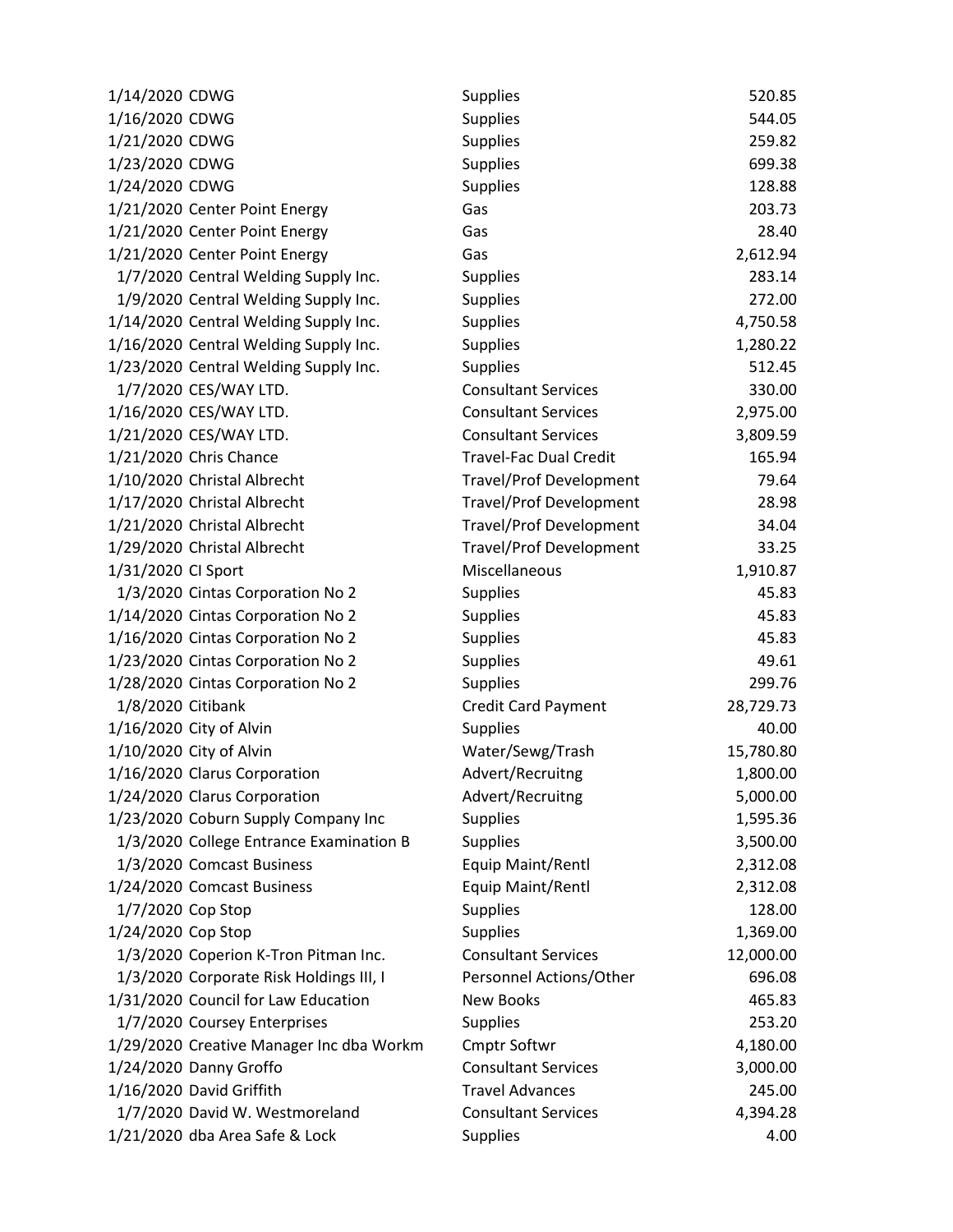| 1/23/2020 dba Area Safe & Lock           | <b>Supplies</b>                  | 12.75     |
|------------------------------------------|----------------------------------|-----------|
| 1/28/2020 dba Area Safe & Lock           | <b>Supplies</b>                  | 125.00    |
| 1/16/2020 Dell Marketing LP              | Comp Hrdwr                       | 629.95    |
| 1/28/2020 Dell Marketing LP              | Comp Hrdwr                       | 1,751.56  |
| 1/24/2020 Dell Marketing LP              | Equipment                        | 2,505.00  |
| 1/7/2020 Dell Marketing LP               | <b>Supplies</b>                  | 55,238.94 |
| 1/29/2020 Dell Marketing LP              | <b>Supplies</b>                  | 1,963.48  |
| 1/9/2020 Domtar Paper Co., LLC           | <b>Supplies</b>                  | 2,480.00  |
| 1/9/2020 Don Parus                       | <b>Travel-Prof Devel Faculty</b> | 42.68     |
| 1/9/2020 Downtown T-Shirt Factory        | <b>Supplies</b>                  | 883.50    |
| 1/28/2020 Downtown T-Shirt Factory       | <b>Supplies</b>                  | 400.00    |
| 1/16/2020 Dude Solutions Inc DBA SchoolD | <b>Cmptr Softwr</b>              | 4,498.54  |
| 1/9/2020 Earnest Burnett                 | <b>Travel/Repetitive Mileage</b> | 325.73    |
| 1/9/2020 Earthwise Environmental Inc     | <b>Consultant Services</b>       | 738.00    |
| 1/23/2020 EBSCO Industries, Inc. DBA EBS | Library-Database Subscriptions   | 11,885.00 |
| 1/7/2020 Education, Training, & Researc  | <b>Supplies</b>                  | 123.84    |
| 1/21/2020 Elliott Electric Supply Inc    | <b>Supplies</b>                  | 953.59    |
| 1/24/2020 Elliott Electric Supply Inc    | <b>Supplies</b>                  | 450.00    |
| 1/28/2020 Ellucian Company LP            | <b>Consultant Services</b>       | 1,278.00  |
| 1/6/2020 Elsevier Inc                    | <b>New Books</b>                 | 47,953.76 |
| 1/31/2020 Elsevier Inc                   | <b>New Books</b>                 | 180.03    |
| 1/6/2020 EMC/Paradigm Publishing         | <b>New Books</b>                 | 841.93    |
| 1/17/2020 Eric Opiela PLLC dba TexasElec | Elections                        | 140.00    |
| 1/17/2020 Evelyn Jammer                  | Travel-TDCJ                      | 241.16    |
| 1/9/2020 Evergreen Solutions, LLC        | <b>Consultant Services</b>       | 13,625.00 |
| 1/23/2020 Evergreen Solutions, LLC       | <b>Consultant Services</b>       | 13,625.00 |
| 1/9/2020 ExamSoft Worldwide Inc          | <b>Supplies</b>                  | 1,552.50  |
| 1/6/2020 F. A. Davis Company             | <b>New Books</b>                 | 220.24    |
| 1/24/2020 Fairway Square Apartments      | <b>Athletic Housing</b>          | 900.00    |
| 1/14/2020 Fastenal Company               | <b>Supplies</b>                  | 1,125.96  |
| 1/28/2020 Fastenal Company               | <b>Supplies</b>                  | 443.28    |
| 1/6/2020 Federal Express                 | Freight                          | 764.04    |
| 1/31/2020 Federal Express                | Freight                          | 661.05    |
| 1/17/2020 Federal Express                | <b>Supplies</b>                  | 18.89     |
| 1/7/2020 Fisdap                          | <b>Supplies</b>                  | 183.75    |
| 1/21/2020 Fisdap                         | <b>Supplies</b>                  | 3,134.25  |
| 1/14/2020 Flinn Scientific               | <b>Supplies</b>                  | 52.79     |
| 1/21/2020 Flinn Scientific               | <b>Supplies</b>                  | 405.77    |
| 1/16/2020 Foster Garvey PC               | <b>Supplies</b>                  | 180.00    |
| 1/9/2020 Galveston County Daily News     | Advertising                      | 427.25    |
| 1/16/2020 Gordon Food Service dba Glazie | <b>Supplies</b>                  | 567.70    |
| 1/9/2020 Hartman Newspapers, Lp Dba the  | Advert/Recruitng                 | 282.00    |
| 1/14/2020 HEB Credit Receivables-Dept. 3 | Supplies-TDCJ                    | 66.04     |
| 1/31/2020 Herff Jones Llc                | <b>New Books</b>                 | 695.96    |
| 1/7/2020 Higher Education Publications   | <b>Supplies</b>                  | 75.00     |
| 1/24/2020 Hillcrest Village Apartments   | <b>Athletic Housing</b>          | 600.00    |
| 1/7/2020 Home Depot                      | <b>Supplies</b>                  | 1,074.27  |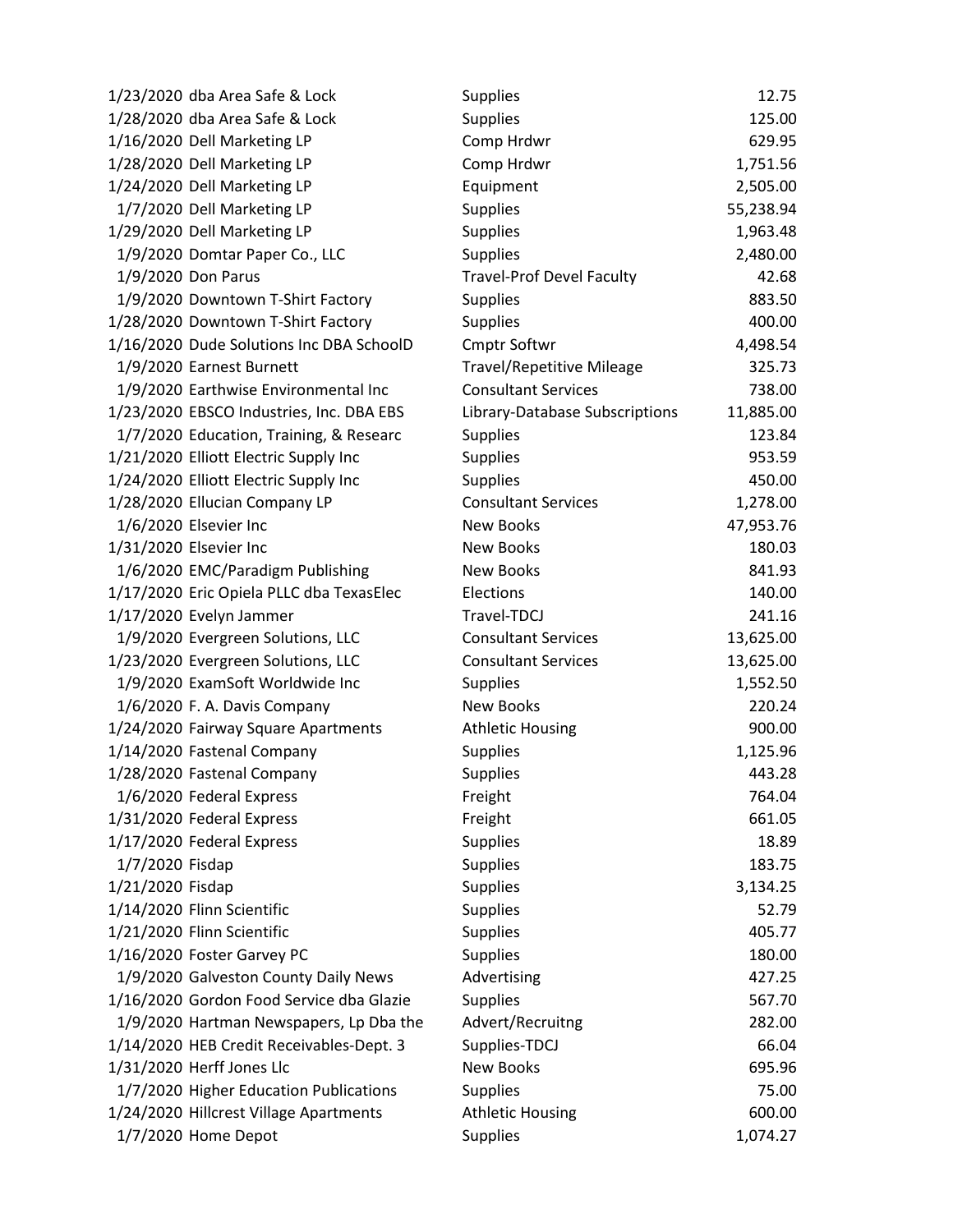| 1/16/2020 Houston Community Newspapers   | Advert/Recruitng                 | 405.90    |
|------------------------------------------|----------------------------------|-----------|
| 1/16/2020 Houston Community Newspapers   | Advert/Recruitng                 | 2,000.00  |
| 1/24/2020 Huntington Oaks Apartments     | Athletics - Baseball             | 300.00    |
| 1/23/2020 Hunton Distribution            | <b>Supplies</b>                  | 1,366.64  |
| 1/23/2020 Industrial Materials Corp.     | <b>Supplies</b>                  | 3,647.03  |
| 1/16/2020 Ineos                          | Other A/R                        | 100.00    |
| 1/29/2020 Information Management Servics | Equip Maint/Rentl                | 920.01    |
| 1/16/2020 Ingram Book Company            | New Books                        | 256.98    |
| 1/6/2020 Ingram Book Company             | <b>New Books</b>                 | 2,456.91  |
| 1/29/2020 James W. Moore                 | Sponsor A/R                      | 375.60    |
| 1/17/2020 Jason M Nichols                | <b>Travel/Prof Development</b>   | 56.00     |
| 1/3/2020 JD Palatine, LLC                | Personnel Actions/Other          | 3.15      |
| 1/16/2020 Joe's Barbeque Co              | <b>Supplies</b>                  | 330.00    |
| 1/9/2020 John Matula                     | Travel/Prof Development          | 9.31      |
| 1/6/2020 John W. Herdman Phd P.C.        | <b>New Books</b>                 | 742.50    |
| 1/31/2020 John W. Herdman Phd P.C.       | <b>New Books</b>                 | 1,386.00  |
| 1/6/2020 John Wiley & Sons, Inc          | New Books                        | 2,951.20  |
| 1/31/2020 Jones and Bartlett             | <b>New Books</b>                 | 620.66    |
| 1/29/2020 Juan A. Ochoa Chavez           | <b>Supplies</b>                  | 39.05     |
| 1/16/2020 Karina Lovas                   | <b>Supplies</b>                  | 39.05     |
| 1/6/2020 Kendall Hunt Publishing Compan  | <b>New Books</b>                 | 24,620.00 |
| 1/14/2020 Kenmor Electric Company Lp     | <b>Consultant Services</b>       | 4,309.94  |
| 1/24/2020 Kenton Apartments              | <b>Athletics - Baseball</b>      | 2,100.00  |
| 1/23/2020 Kevin D. Rogers                | <b>Travel-Prof Devel Faculty</b> | 692.06    |
| 1/9/2020 Konica Minolta                  | Equip Maint/Rentl                | 507.01    |
| 1/31/2020 Koza Inc                       | Miscellaneous                    | 1,498.00  |
| 1/28/2020 Laerdal Medical Corporation    | Supplies                         | 328.95    |
| 1/7/2020 Lee Oil Company                 | Fuel                             | 530.50    |
| 1/9/2020 Lee Oil Company                 | Fuel                             | 1,023.50  |
| 1/24/2020 Lee Oil Company                | Fuel                             | 546.45    |
| 1/23/2020 Leslie Bartosh                 | <b>Travel/Repetitive Mileage</b> | 31.97     |
| 1/16/2020 Let Me Learn                   | <b>Consultant Services</b>       | 4,450.00  |
| 1/29/2020 Linkedin Corporation           | Cmptr Softwr                     | 2,100.00  |
| 1/9/2020 Logical Front LLC               | <b>Supplies</b>                  | 2,051.03  |
| 1/29/2020 Lonestar Fence & Construction  | <b>Consultant Services</b>       | 25,312.00 |
| 1/16/2020 Luke Bendick                   | <b>Supplies</b>                  | 39.05     |
| 1/6/2020 LXG. INC.                       | Miscellaneous                    | 1,091.85  |
| 1/9/2020 Marta Lord                      | <b>Supplies</b>                  | 39.05     |
| 1/9/2020 Mayer Electric Supply Company   | Equipment                        | 47,250.00 |
| 1/6/2020 McGraw-Hill Education Inc. DBA  | <b>New Books</b>                 | 5,785.61  |
| 1/31/2020 McM Brands Dba Imagen Brands L | Miscellaneous                    | 165.56    |
| 1/24/2020 Meadow Park Apartments         | <b>Athletic Housing</b>          | 1,200.00  |
| 1/24/2020 Meadow Park Apartments         | <b>Athletic Housing</b>          | 1,200.00  |
| 1/24/2020 Meadow Park Apartments         | <b>Athletics - Baseball</b>      | 1,200.00  |
| 1/24/2020 Meadow Park Apartments         | Athletics - Baseball             | 900.00    |
| 1/24/2020 Meggitt Training Systems, Inc. | <b>Supplies</b>                  | 2,723.28  |
| 1/9/2020 MGM Turf Inc.                   | <b>Field Maintenance</b>         | 300.00    |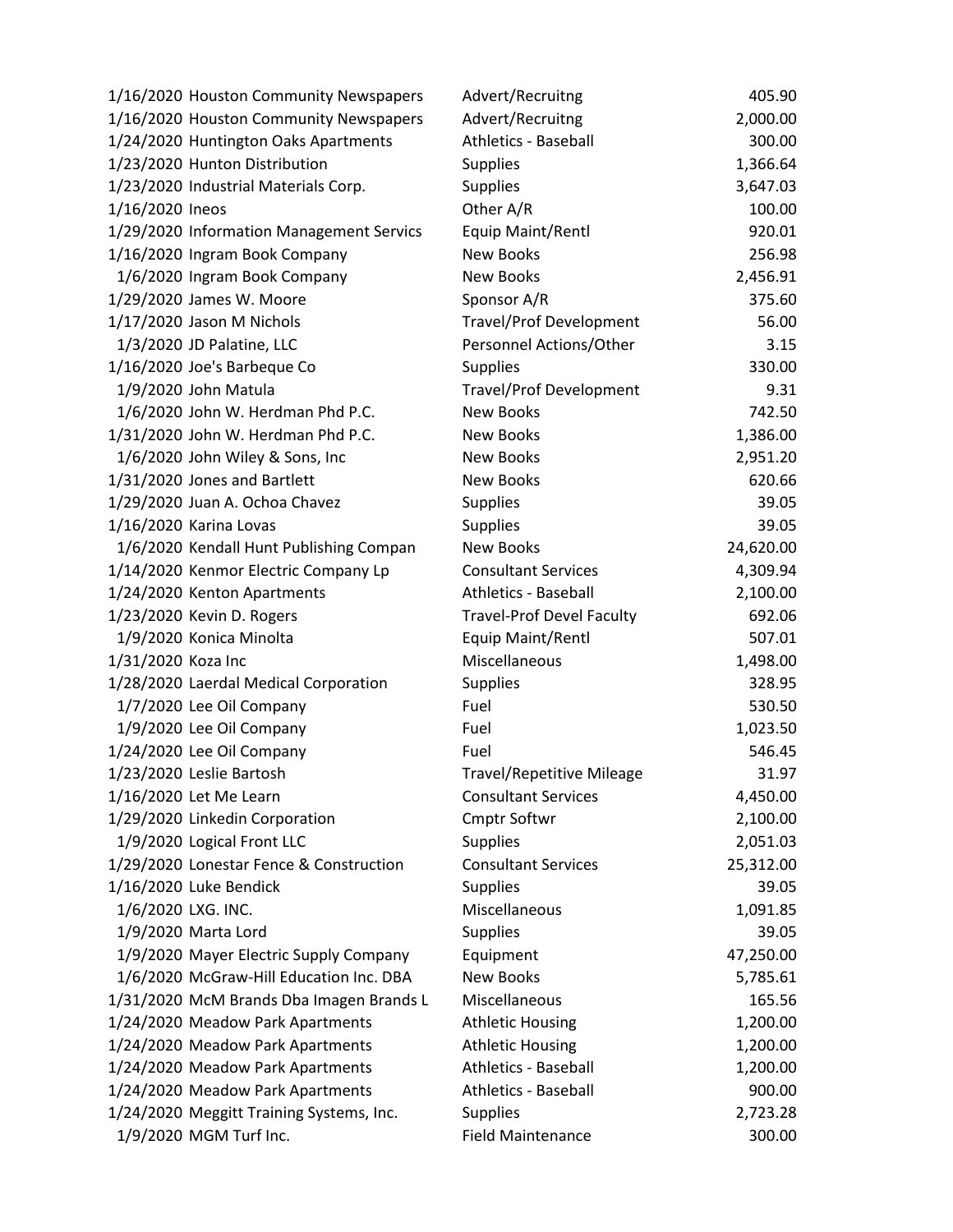| 1/7/2020 Micronet Technology, Inc.       | <b>Consultant Services</b>       | 4,930.68  |
|------------------------------------------|----------------------------------|-----------|
| 1/29/2020 Mid-American Research          | <b>Supplies</b>                  | 482.00    |
| 1/6/2020 Morton Publishing Company       | New Books                        | 14,820.60 |
| 1/14/2020 Mountain Measurement, Inc.     | <b>Supplies</b>                  | 225.00    |
| 1/6/2020 MPS-Accounts Receivable         | New Books                        | 23,609.71 |
| 1/16/2020 Mr. Kevin Moody                | <b>Travel Advances</b>           | 245.00    |
| 1/9/2020 Mr. William C. Lewis            | <b>Travel/Prof Development</b>   | 295.00    |
| 1/17/2020 Mr. William C. Lewis           | <b>Travel-Prof Devel Faculty</b> | 593.56    |
| 1/16/2020 Mrs. Lisa A. Frase             | <b>Supplies</b>                  | 39.05     |
| 1/28/2020 Mrs. Victoria A. Marvel        | <b>Travel Advances</b>           | 100.00    |
| 1/28/2020 Ms. Carol Pounds               | <b>Travel Advances</b>           | 100.00    |
| 1/6/2020 Ms. Robin Harbour               | <b>Travel-Fac Dual Credit</b>    | 123.42    |
| 1/23/2020 Mvap Medical Supplies Inc      | <b>Supplies</b>                  | 436.00    |
| 1/29/2020 Mvap Medical Supplies Inc      | <b>Supplies</b>                  | 53.75     |
| 1/9/2020 National CineMedia LLC          | Advert/Recruitng                 | 3,000.00  |
| 1/14/2020 National CineMedia LLC         | Advert/Recruitng                 | 5,853.29  |
| 1/16/2020 Natural Broadcast Systems      | <b>Supplies</b>                  | 99.00     |
| 1/14/2020 New Pig Corporation            | <b>Supplies</b>                  | 1,696.87  |
| 1/7/2020 New Precision Technology Llc D  | <b>Supplies</b>                  | 582.27    |
| 1/21/2020 NWN Corp.                      | <b>Cmptr Softwr</b>              | 4,032.00  |
| 1/14/2020 Office Depot Business Services | <b>Credit Payment</b>            | 1,345.72  |
| 1/3/2020 Office Depot Business Services  | <b>Supplies</b>                  | 7,089.89  |
| 1/29/2020 Oracle America Inc             | <b>Cmptr Softwr</b>              | 200.00    |
| 1/3/2020 O'Reilly Auto Parts             | <b>Supplies</b>                  | 61.47     |
| 1/14/2020 O'Reilly Auto Parts            | <b>Supplies</b>                  | 1,145.86  |
| 1/28/2020 O'Reilly Auto Parts            | <b>Supplies</b>                  | 794.90    |
| 1/31/2020 Packaging Works, LLC           | Supplies                         | 2,206.10  |
| 1/14/2020 Pandora Media Inc.             | Advert/Recruitng                 | 3,455.83  |
| 1/21/2020 Pandora Media Inc.             | Advert/Recruitng                 | 1,142.53  |
| 1/31/2020 PartnerShip, LLC               | Freight                          | 1,185.57  |
| 1/9/2020 Pasadena Sporting Goods         | <b>Supplies</b>                  | 3,818.00  |
| 1/28/2020 Pasadena Sporting Goods        | <b>Supplies</b>                  | 835.00    |
| 1/6/2020 Paxen Publishing, LLC           | <b>New Books</b>                 | 498.91    |
| 1/14/2020 Pollock Paper Distributors     | <b>Supplies</b>                  | 5,307.76  |
| 1/28/2020 Pollock Paper Distributors     | <b>Supplies</b>                  | 665.08    |
| 1/29/2020 Poly/Sharp Knife Service Inc.  | Equip Maint/Rentl                | 92.03     |
| 1/16/2020 Premier Home + Hardware + Lumb | <b>Supplies</b>                  | 108.67    |
| 1/24/2020 Premier Home + Hardware + Lumb | <b>Supplies</b>                  | 46.05     |
| 1/22/2020 Proenergy Partners Lp          | Gas                              | 3,498.59  |
| 1/7/2020 Promaxima                       | <b>Consultant Services</b>       | 85.00     |
| 1/24/2020 Promaxima                      | <b>Supplies</b>                  | 409.85    |
| 1/3/2020 Puffer Sweiven LP               | <b>Consultant Services</b>       | 4,200.00  |
| 1/31/2020 Quant Systems Inc Dba Hawkes L | <b>New Books</b>                 | 1,610.00  |
| 1/28/2020 R J Braniff Corporation DBA Au | <b>Consultant Services</b>       | 325.56    |
| 1/16/2020 Redrock Software, Corp         | <b>Supplies</b>                  | 974.00    |
| 1/14/2020 Respironics, Inc.              | Equip Maint/Rentl                | 30.00     |
| 1/6/2020 Rhonda Hull                     | <b>Supplies</b>                  | 4.97      |
|                                          |                                  |           |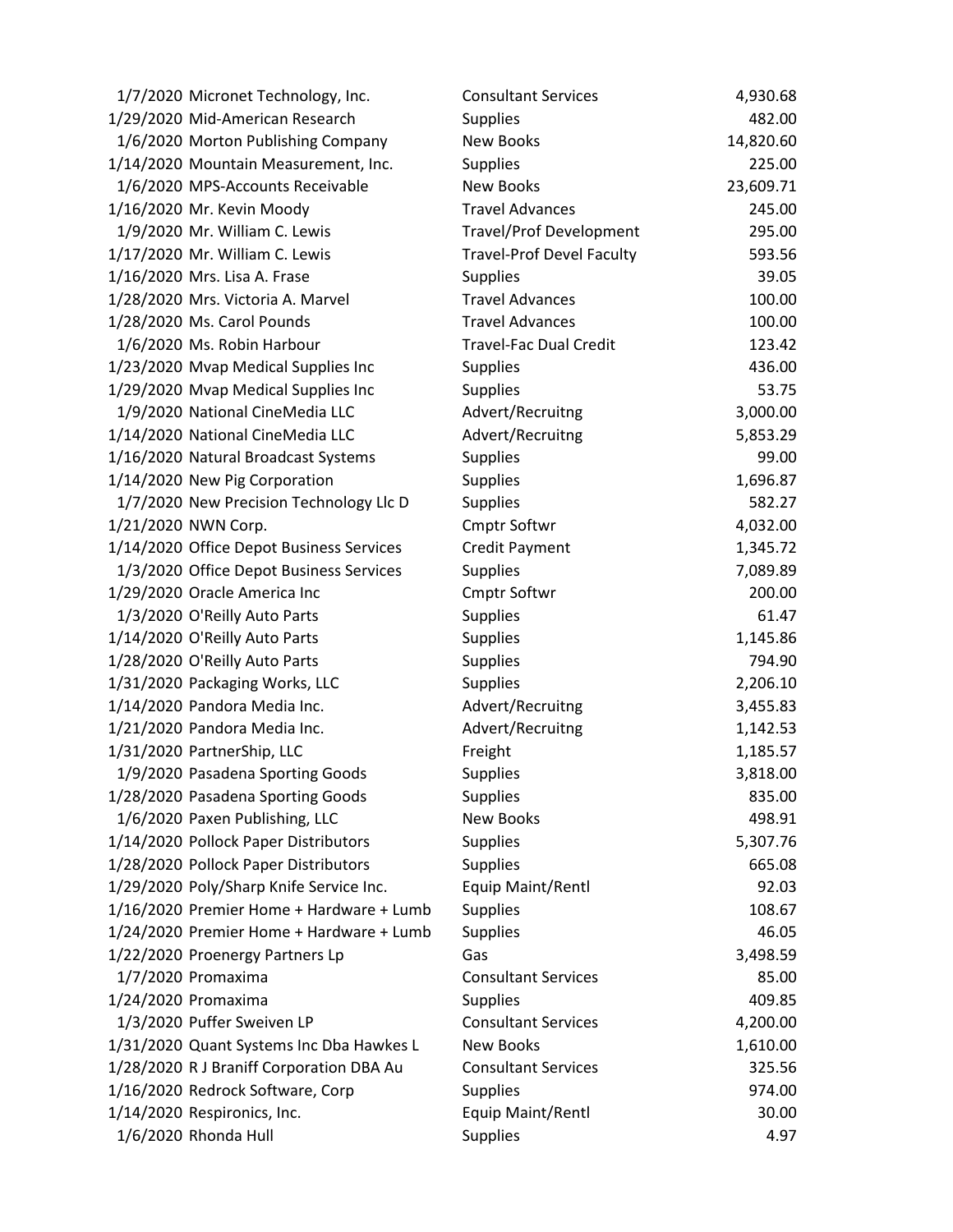| 1/23/2020 Rice & Gardner Consultants, In | <b>Consultant Services</b>       | 4,500.00  |
|------------------------------------------|----------------------------------|-----------|
| 1/14/2020 Rittenhouse                    | <b>New Books</b>                 | 711.00    |
| 1/31/2020 Rittenhouse                    | <b>New Books</b>                 | 4,236.30  |
| 1/23/2020 Robert Ferrilli LLC            | <b>Consultant Services</b>       | 412.50    |
| 1/24/2020 Robert Ferrilli LLC            | <b>Consultant Services</b>       | 247.50    |
| 1/9/2020 Rogers, Morris & Grover, L.L.P  | <b>Attorney Fees</b>             | 16,622.75 |
| 1/29/2020 Rogers, Morris & Grover, L.L.P | <b>Attorney Fees</b>             | 8,459.25  |
| 1/6/2020 Sage CQ Press                   | <b>New Books</b>                 | 592.00    |
| 1/7/2020 Screenvision                    | Advert/Recruitng                 | 832.00    |
| 1/24/2020 SESAC                          | <b>Licensing Fees</b>            | 657.77    |
| 1/7/2020 SHI-Government Solutions, Inc.  | Cmptr Softwr                     | 3,590.92  |
| 1/29/2020 SHI-Government Solutions, Inc. | <b>Cmptr Softwr</b>              | 261.94    |
| 1/23/2020 Siemens Industry, Inc.         | <b>Consultant Services</b>       | 2,750.00  |
| 1/9/2020 Southwest Precision Printers I  | Advert/Recruitng                 | 9,699.06  |
| 1/21/2020 Sparkletts                     | Credit Payment                   | 113.47    |
| 1/16/2020 Spectrum Corp                  | <b>Field Maintenance</b>         | 239.17    |
| 1/28/2020 Stacy Ebert                    | <b>Travel Advances</b>           | 100.00    |
| 1/24/2020 Sterling Flags                 | <b>Consultant Services</b>       | 243.00    |
| 1/21/2020 Strouhal Tire Recapping Plant  | <b>Supplies</b>                  | 40.00     |
| 1/24/2020 Suretec Insurance Company      | Inst'l Insurance                 | 50.00     |
| 1/29/2020 TACTE                          | <b>Association Fees</b>          | 140.00    |
| 1/16/2020 Tarkett USA Inc.               | <b>Consultant Services</b>       | 1,672.57  |
| 1/6/2020 Testout Corporation             | <b>New Books</b>                 | 1,049.40  |
| 1/16/2020 Texas Commission on Law Enforc | Travel/Prof Development          | 35.00     |
| 1/16/2020 Texas Music Educators Associat | Public Info                      | 408.00    |
| 1/14/2020 Texas Nautical Repair Llc      | <b>Supplies</b>                  | 1,495.00  |
| 1/7/2020 Texas State Library & Archives  | Travel/Prof Development          | 70.00     |
| 1/28/2020 Texas Veterinary Medical Assoc | <b>Supplies</b>                  | 810.00    |
| 1/3/2020 The Facts                       | Advert/Recruitng                 | 545.50    |
| 1/6/2020 The Goodheart-Willcox Company,  | <b>New Books</b>                 | 88.77     |
| 1/9/2020 The Kroger Company              | <b>Supplies</b>                  | 775.91    |
| 1/21/2020 Thomas Burke                   | Travel-TDCJ                      | 117.88    |
| 1/14/2020 T-OADN                         | <b>Travel-Prof Devel Faculty</b> | 60.00     |
| 1/17/2020 Tobacco Road Tee's LLC         | Miscellaneous                    | 379.20    |
| 1/13/2020 TXU Energy                     | Electricity                      | 47,481.43 |
| 1/14/2020 U.S. Postmaster                | Postage                          | 300.00    |
| 1/23/2020 Ultimate Office                | <b>Supplies</b>                  | 62.95     |
| 1/17/2020 Ultraling Healthcare Solutions | <b>New Books</b>                 | 8,800.00  |
| 1/9/2020 Universe Technical Translation  | <b>Consultant Services</b>       | 2,167.75  |
| 1/6/2020 University of Houston-Clear La  | <b>Consultant Services</b>       | 14,000.00 |
| 1/6/2020 UPS                             | Freight                          | 595.56    |
| 1/24/2020 UPS                            | Freight                          | 937.62    |
| 1/13/2020 US Bank Voyager Fleet Systems  | Fuel                             | 777.94    |
| 1/29/2020 US Dept. of Veterans Affairs   | Sponsor A/R                      | 332.00    |
| 1/6/2020 Verizon Wireless                | <b>Supplies</b>                  | 379.20    |
| 1/29/2020 Verizon Wireless               | <b>Supplies</b>                  | 378.39    |
| 1/6/2020 Veronica L. Smith               | Postage                          | 58.70     |